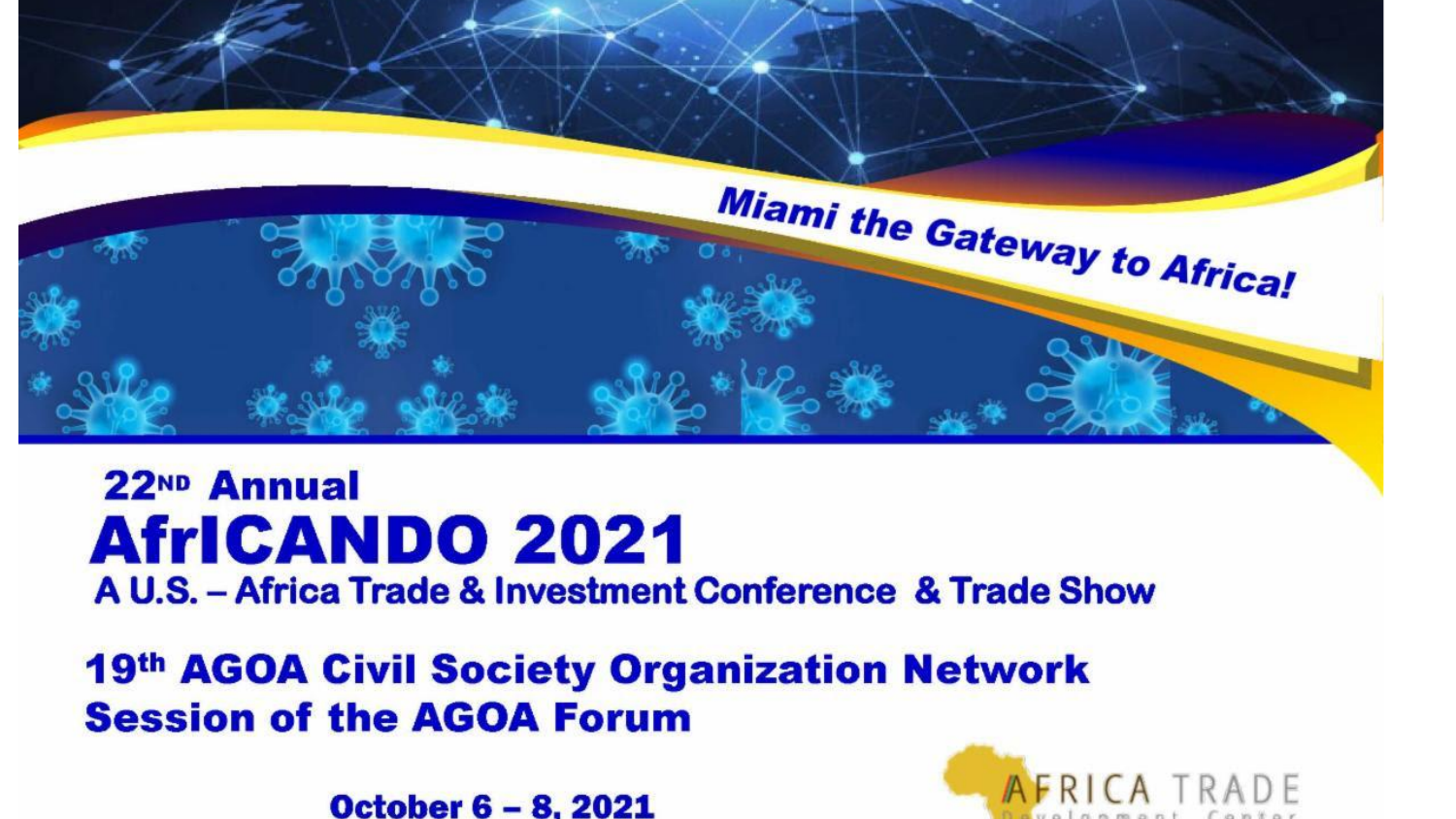# AGOA - HISTORICAL PERSPECTIVE From 2000-2021

President Bill Clinton; President George W. Bush; President Barack Obama; President Donald Trump; President Joseph Biden

- **Key Objectives of AGOA**
- **Increased exports from sub-Saharan Africa to the U.S.**
- **Help export diversification from SSA Africa to the U.S.**
- **Increased FDI from US-SSA Africa**
- **Quota and tariff-free benefits to support the Textile and Apparel sector**
- **Support SSA Africa's participation in global trading system/ WTO**
- **Poverty reduction/ Job creation**
- **Support Africa Integration into the global economy**
- **Strengthen US-SSA Trade and Economic Cooperation**

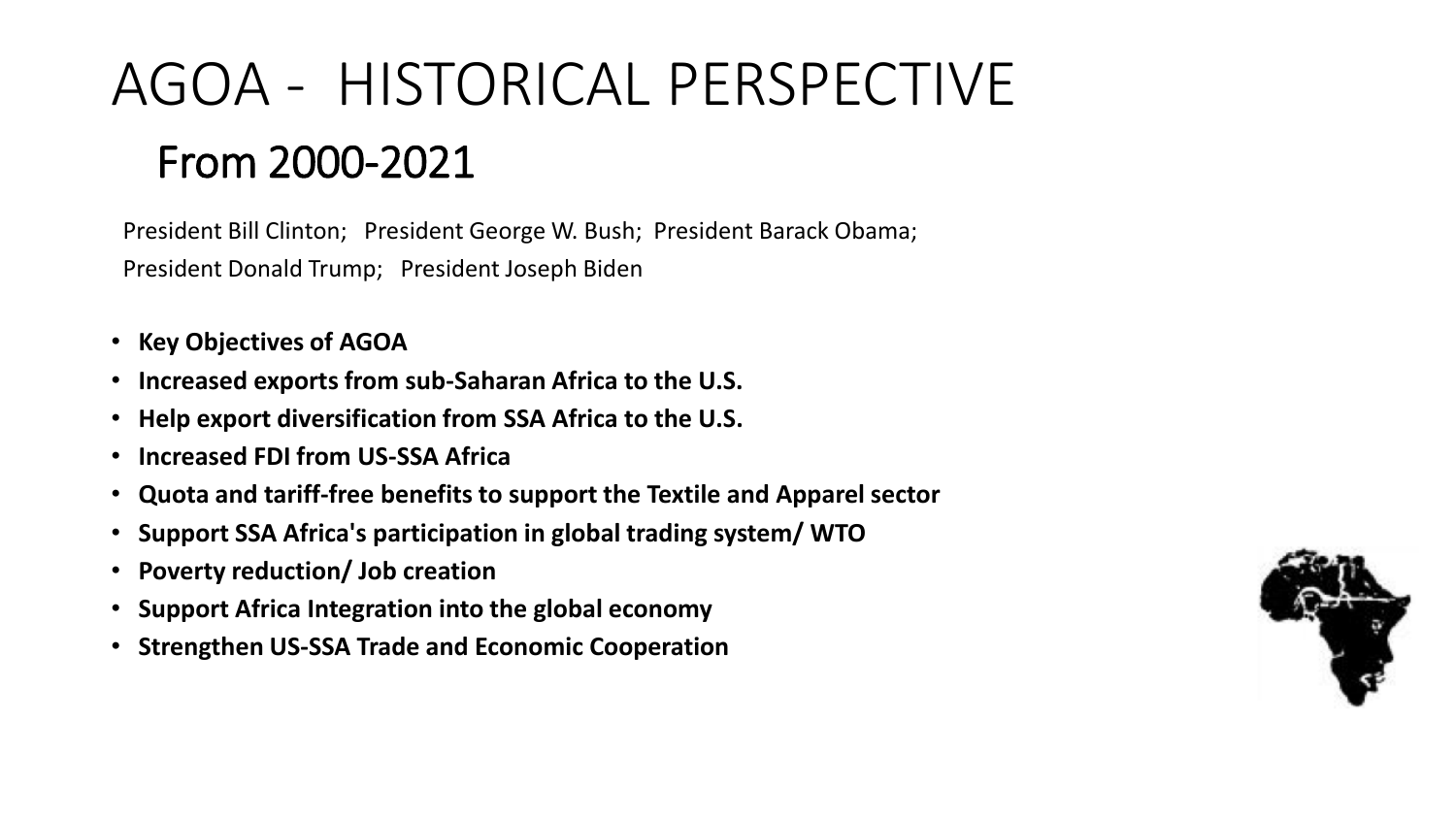## AGOA ELEGIBILITY CRITERIA

- **Market Economy/Economic Reform/Elimination of Barriers to U.S. Trade:**
- **Rule of Law/Political Pluralism/Anticorruption**
- **Poverty Reduction**
- **Labor/Child Labor/Human Rights**
- **International Terrorism/U.S. National Security:**

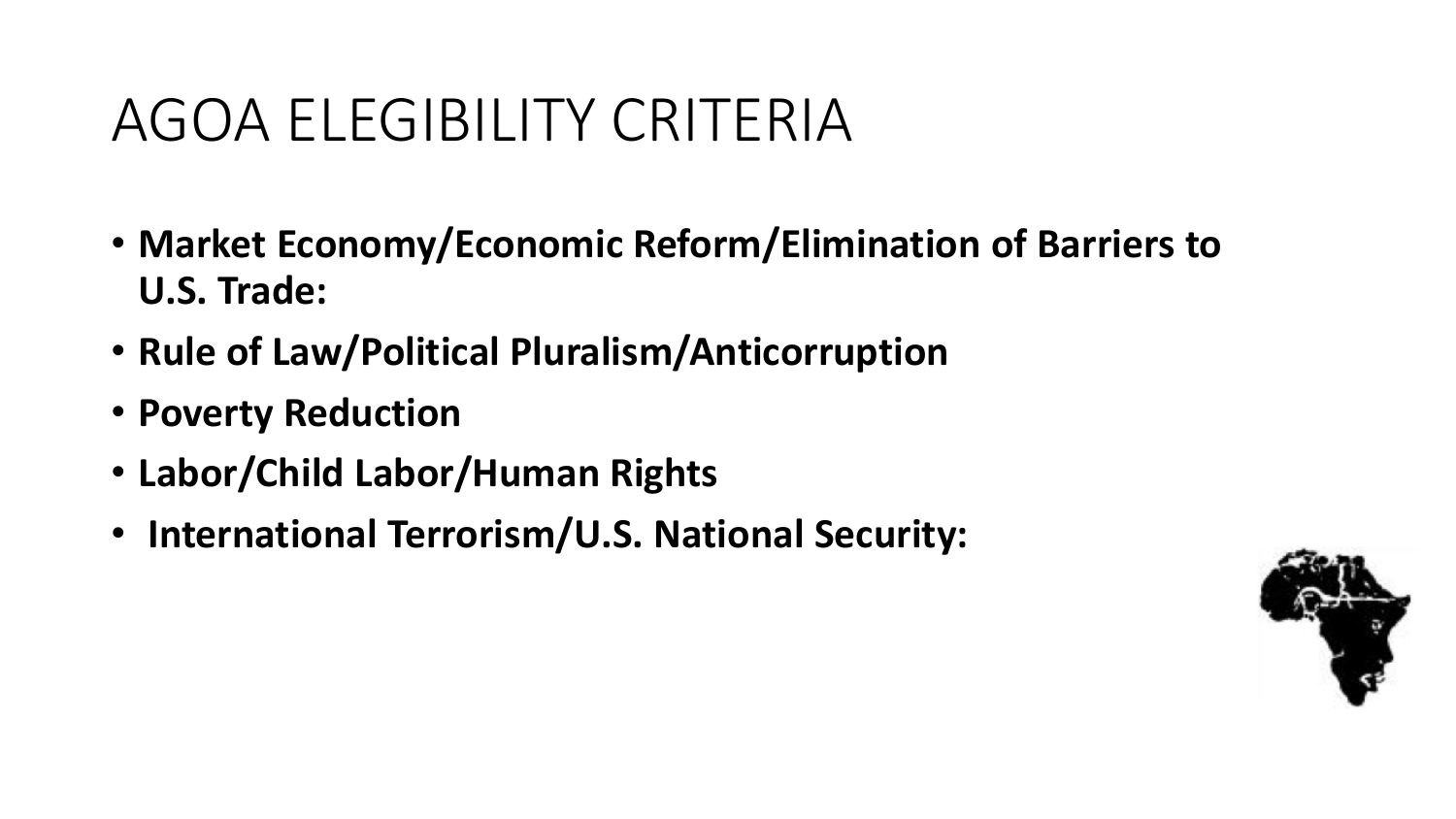#### AGOA BENEFITS

- AGOA BENEFITS
- AGOA, authorizes the President to designate sub-Saharan African countries as beneficiaries eligible **for duty-free treatment for certain additional products not included for duty-free treatment under the Generalized System of Preferences (GSP)** , and **for the preferential treatment for certain textile and apparel articles**

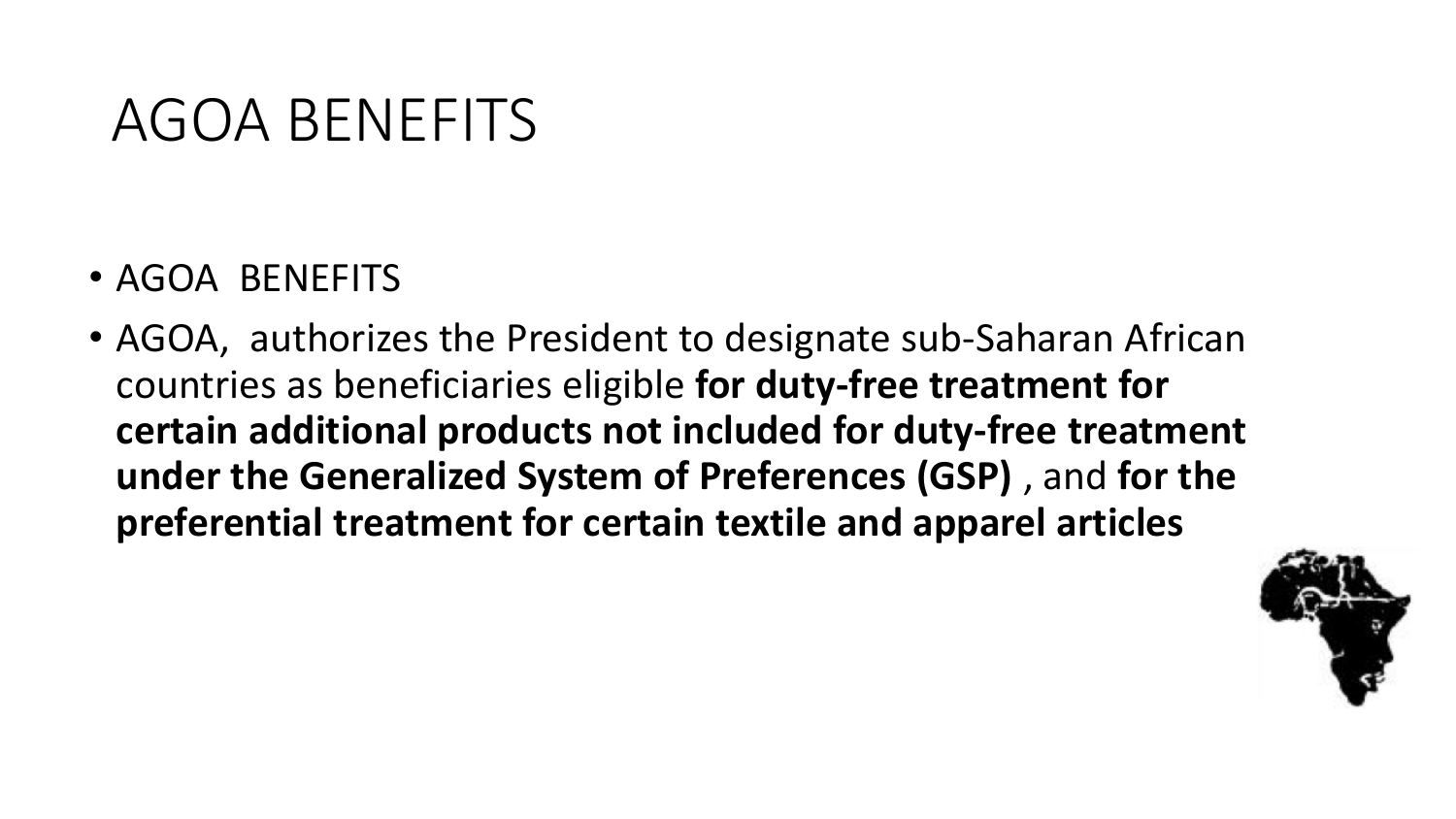#### AGOA ELIGIBLE COUNTRIES



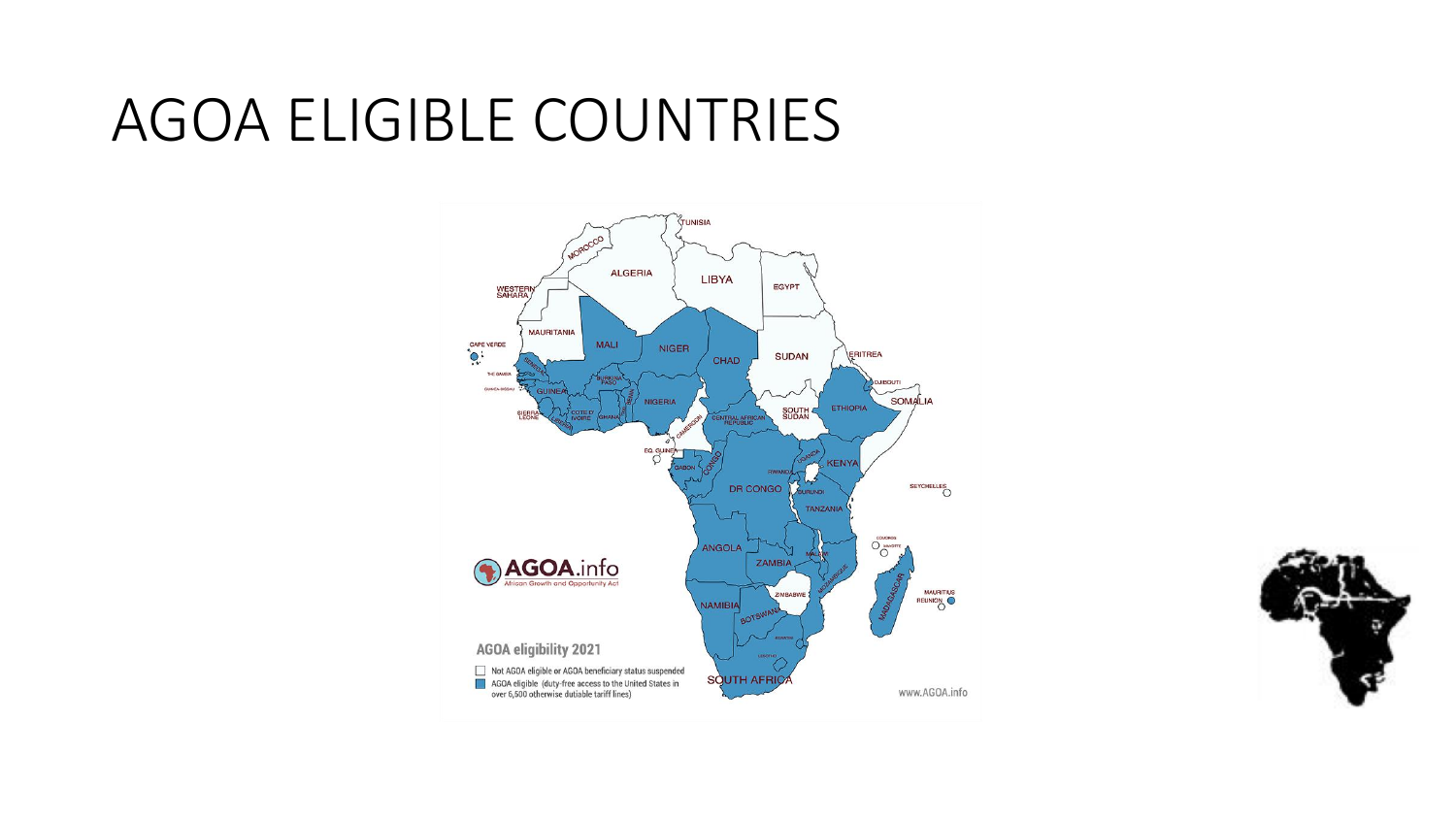#### U.S- AFRICA TRADE



■ Import ■ Export ■ Balance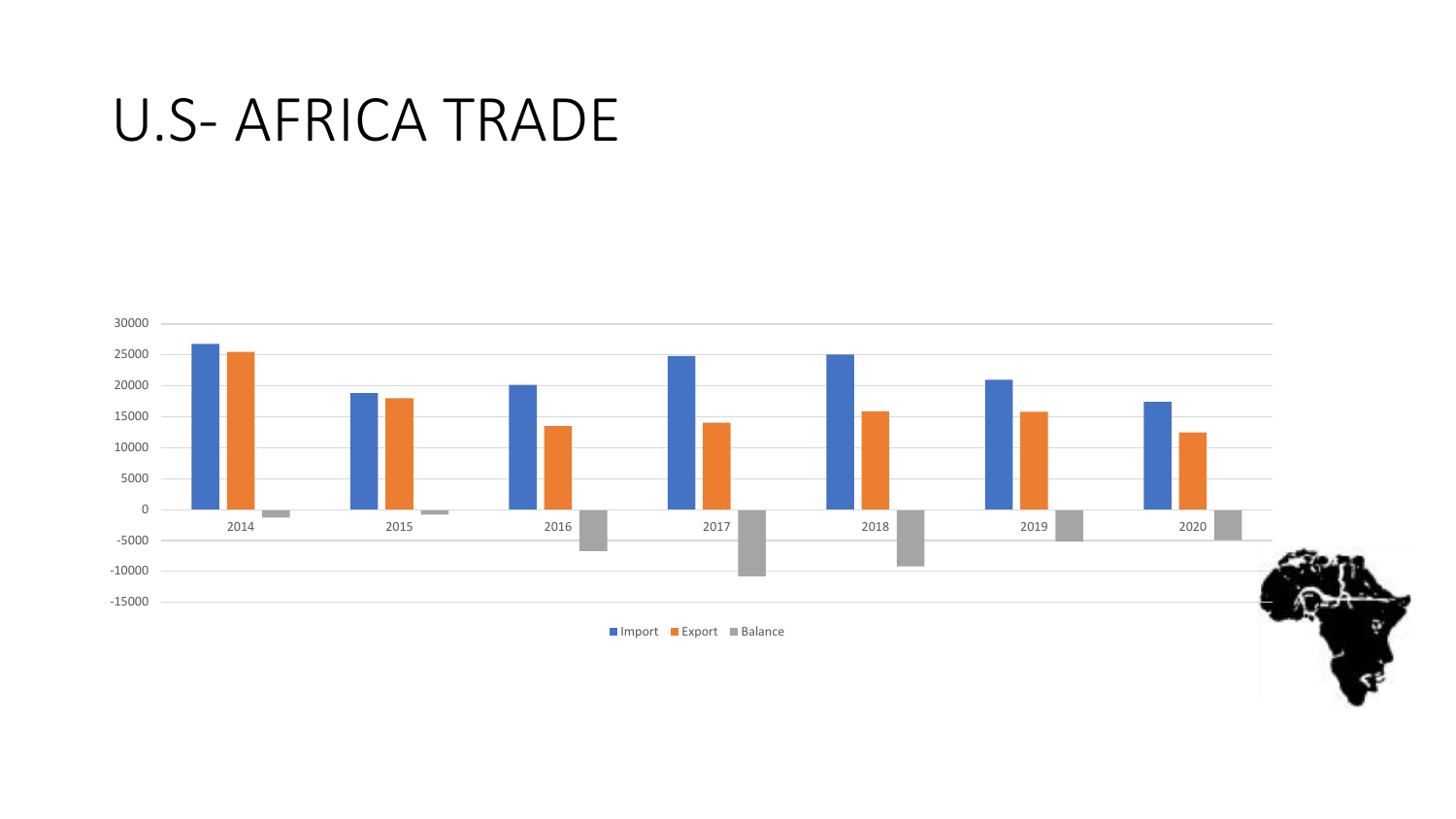## U.S. INVESTMENT IN SSA

Direct investment position of the United States in Africa from 2000 to 2019 (in billion U.S. dollars, on a historical-cost basis)

Direct investment position of the U.S. in Africa 2000-2019



statista **∠** 

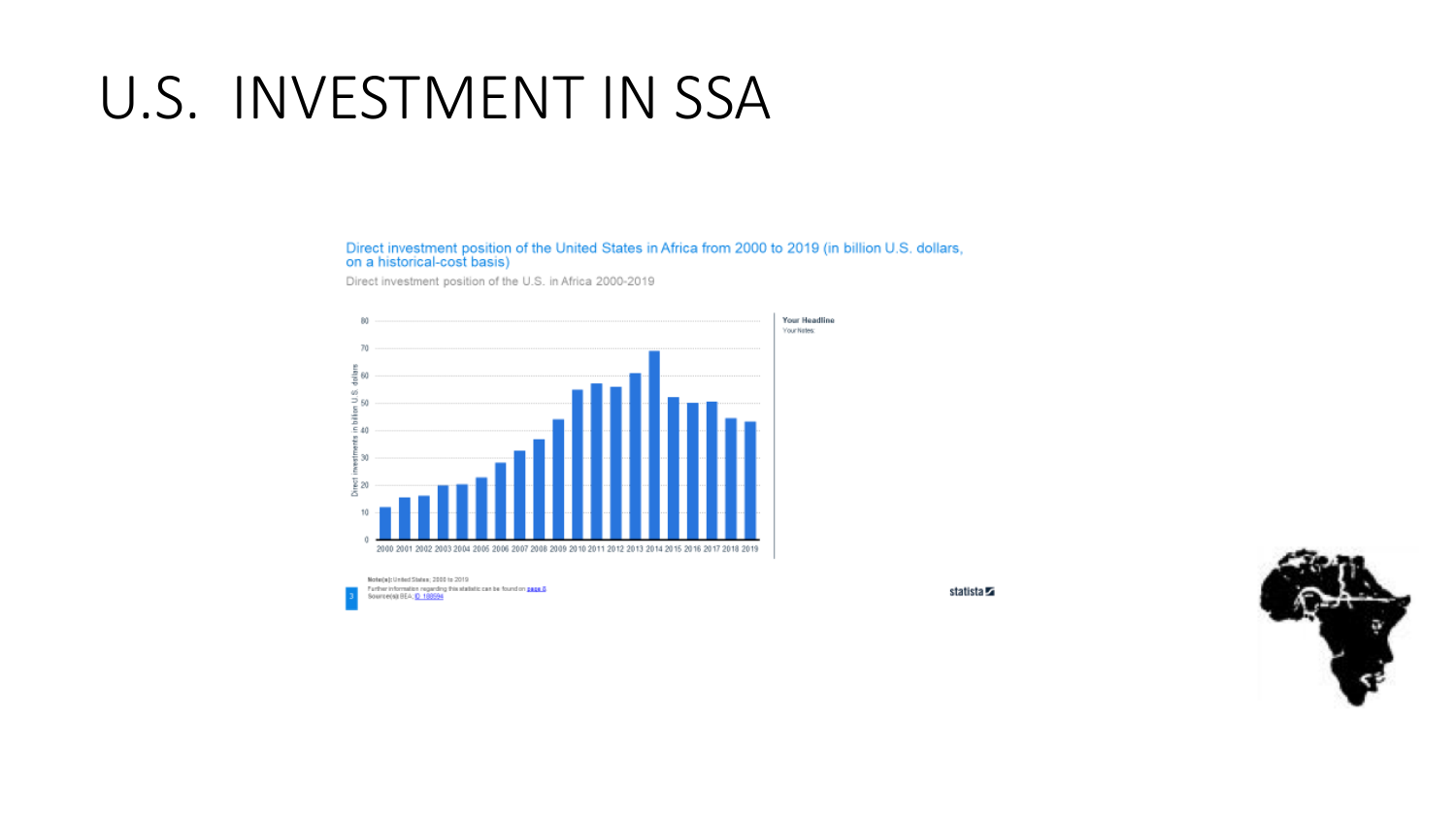## CHALLENGES

- COVID-19 Pandemic Impact on the economy
- Cyber Security Threats
- Climate Impact on the Economy, un intended Migration and separatist agitation.
- Non -Tariff Barriers
- Financing and Capacity Building to support MSME's participation
- Private Sector support for transportation and infrastructure investme increase productivity and competitiveness.
- Eroding Civic Education interest particularly at tertiary level
- High unemployment

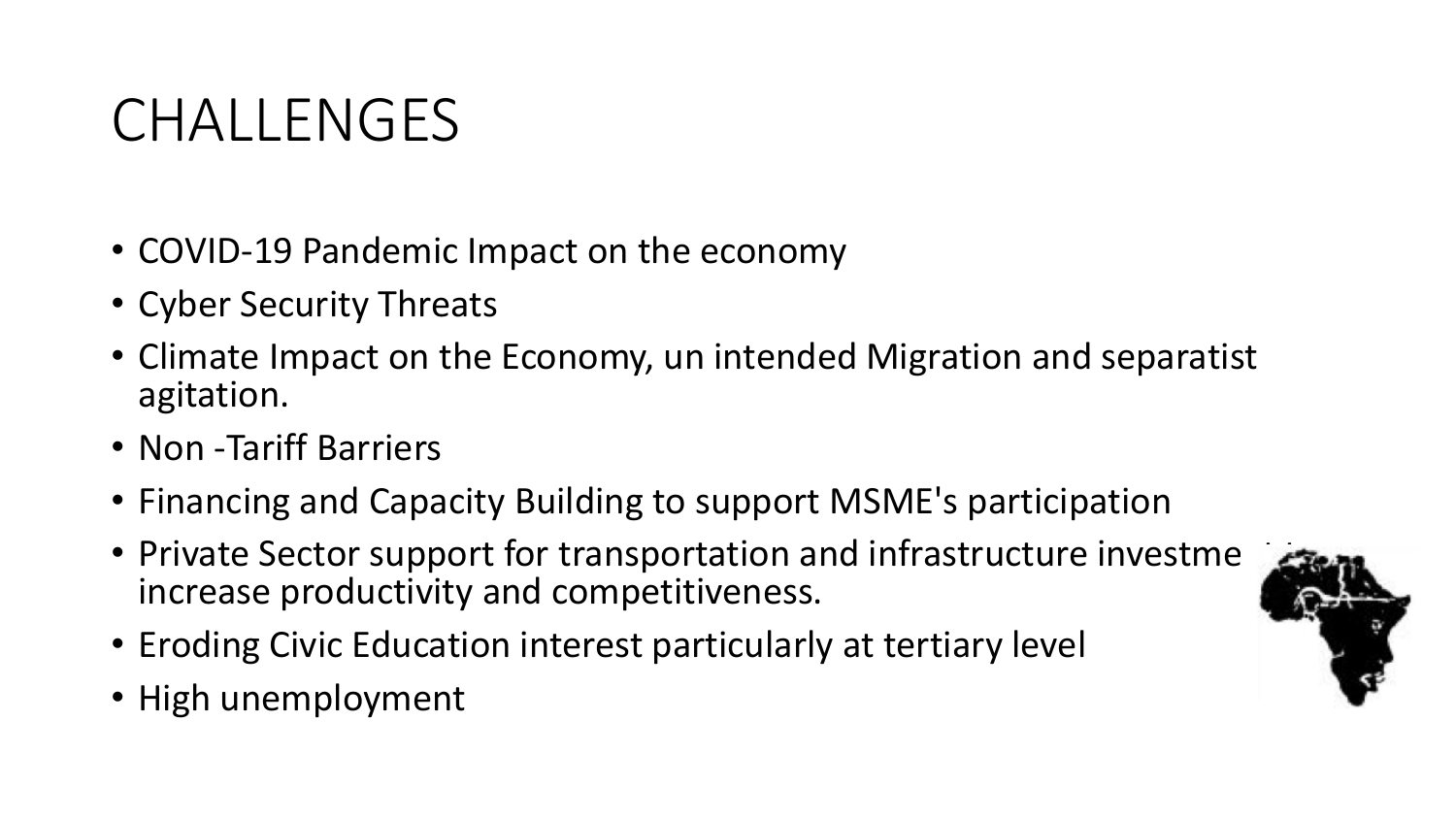## OPPORTUNITIES

- Strong bipartisan and Bi Camera Support in the US. Congress to strengthen US-SSA Africa Trade and Economic Cooperation.
- Opportunity for G-7 Engagement to approve additional Special Drawing Rights for Africa
- Operationalization of AfCTA Secretariat in Accra, Ghana
- African Diaspora- Advocacy/Skills/ Investments
- Engagement during COPS 26 on Climate Change
- WTO Support and Encouragement for AU and the Member State

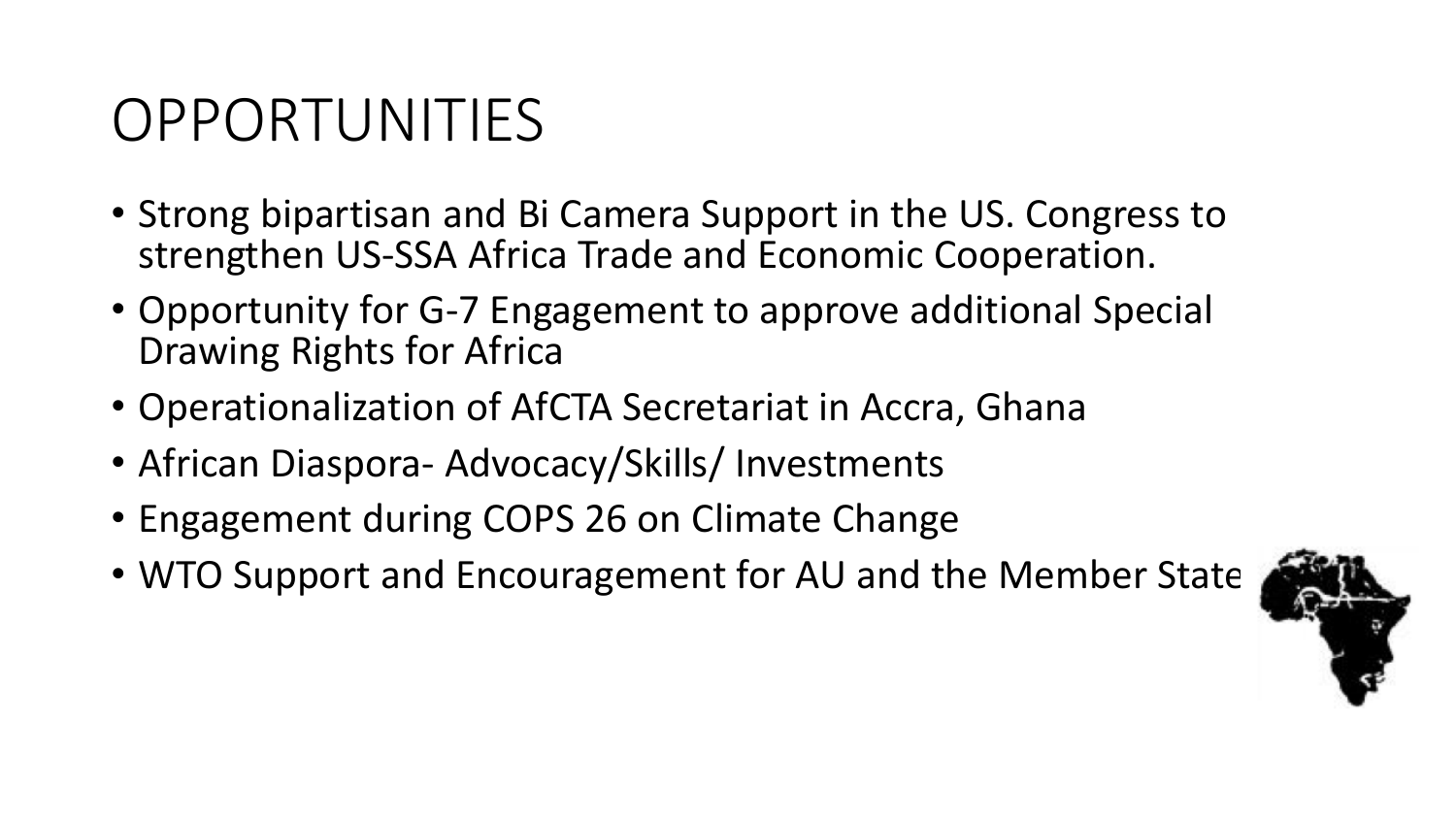#### WAY FORWARD

- **Sustained efforts to invest in developing AGOA Country Strategy by eligible countries; to identify and address supply-side constraints and maintain products penetration and competitiveness in US markets—Increase Volume and Quality of AGOA Imports.**
- **Substantial investment at country and sub-regional level to reduce trade logistics impediments and improve competitiveness between SSA markets and US markets—Reduce Transaction Cost associated with Trade and Commerce**
- **Investment and technical support for Agriculture sector to meet SPS and other Standards for Intra Africa trade and SSA-US markets— REDUCE NON-TARIFF BARRIERS to Trade**
- **Establish a Technical Working Group (TWG) by 2022, within African Union Commission/ AfCTA secretariat comprising of civil society and industry experts on AGOA policy and trade to support AU/AfCTA on objectives identified for the 2021 Mid-Term Review, specifically to:**
- **Develop framework and timeline to provide technical assistance and training to industry and other stakeholders in AGOA eligible countries on Preference Margin erosion in anticipation of 2025 sunset on AGOA.**
- **Identify for negotiation with US-Congress and U.S. administration possible transfer, acquisition, and retention of redundant assets and intellectual property rights, in Africa or other third countries, belonging to US public institutions or agencies directly related to AGOA advancement, that can be leveraged to strengthen US-Africa trade and investment beyond 2025.**
- **Develop a framework for supporting the African Civil Society Organization's establishment of Think-Tanks to focus on advancing US-Africa Trade and Economic Cooperation at continental, sub-region, and country level.**
- **Develop a framework to strengthen Diaspora engagement.**
- **Develop a framework to coordinate advocacy, outreach, with the US Congress and U.S. Administration for the extension; modification; of AGOA beyond 2025 and other bi-lateral tools; BIT's, TIFA's, TIDCA's FTA's.**